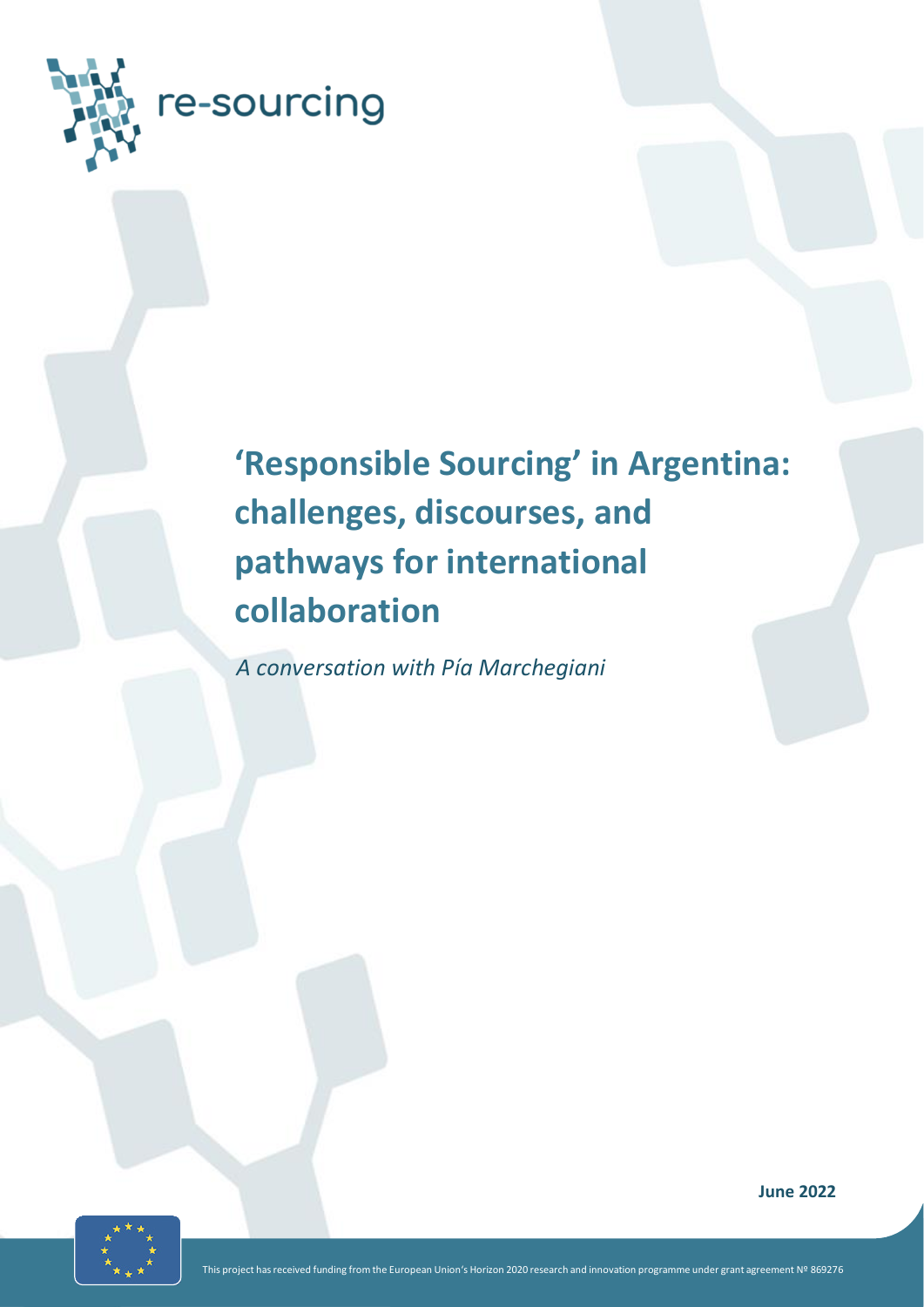

# Disclaimer:

This publication is part of a project that has received funding from the European Union's Horizon 2020 research and innovation programme under grant agreement No 869276. Specifically, this is an interview carried out in the context of the Global Advocacy Forum Latin America. The interview was conducted in English and hereby is reported the original text.

This publication reflects only the authors' view. Neither the European Commission nor any person acting on behalf of the Commission is responsible for the use which might be made of the information contained in this publication.

Reproduction and translation for non-commercial purposes are authorized, provided the source is acknowledged and the publisher is given prior notice and sent a copy.

# Imprint:

Date: June 2022 | Pia Marchegiani (FARN), Emanuele Di Francesco (RE-SOURCING) | Interview | Final | Public

http://re-sourcing.eu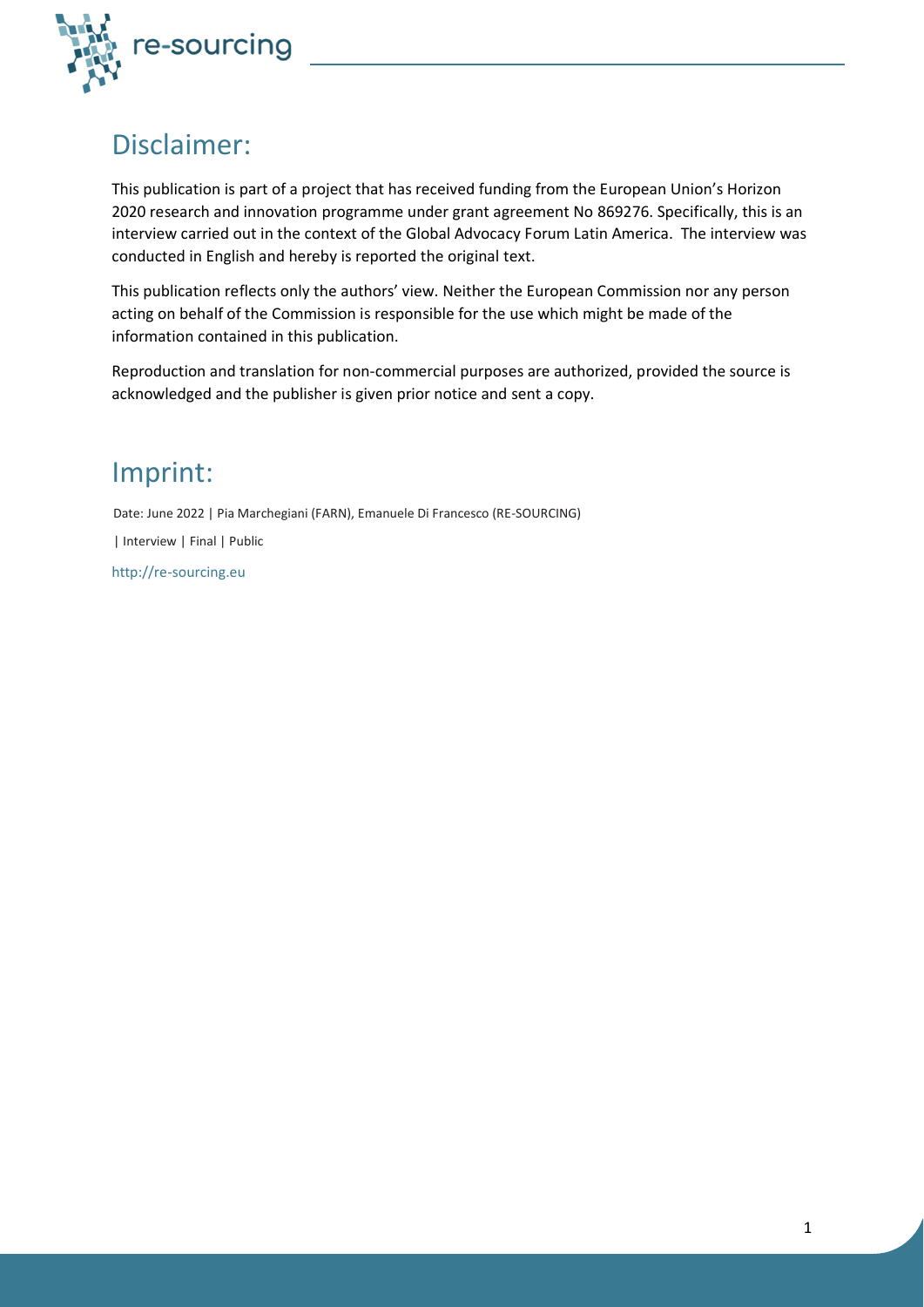

# **'Responsible Sourcing' in Argentina: challenges, discourses and pathways for international collaboration**

**Dra. Pía Marchegiani** is Director of Environmental Policy at the Fundación Ambiente y Recursos Naturales (FARN), based in Buenos Aires, Argentina.

### **RE-SOURCING: How is the responsible sourcing concept understood in Argentina? What is the direction of the public discourse and which stakeholders are actively involved?**

**Dra. Pia Marchegiani**: In Argentina, we hear more and more about the notion of '*responsible mining',*  but the debate is very polarized. On one side, there are government authorities and companies trying to convince people that mining is an effective strategy for development. This top-down approach sees the extraction of mineral resources as an important asset in order to improve Argentina's competitive position in the global arena through increased exports. Lithium has a special position compared to gold, silver and other minerals because of its role for the energy transition. This position overlooks its social and environmental impacts.

On the other, there are communities, NGOs, researchers and the wider environmental movement contrasting this narrative and top-down approach. While governmental authorities—both federal and provincial—portray extractive activities as responsible and sustainable, civil society actors highlight the many incongruences and inconsistences underlying this approach. For instance, concerning the distribution of benefits and costs and the role of local communities that are the ones most affected by extractive projects. The two positions are not finding a common ground where to connect, making it very challenging to talk about responsible sourcing. Whatever a company says about responsible sourcing will be met with a lot of resistance because of the history of non-compliance with rights and regulations (i.e. lack of disclosure of environmental information, lack of respect of the exclusion zones for mining in the law of glaciers, repression of protest).

#### **What does the governance framework for mining activities look like?**

It is very much of a neoliberal framework. Extraction is done by the private sector, which can have a permit to extract from certain mineral deposits, while the state has minimum intervention and control capacity. This framework aims at increasing Argentina's exports, looking at countries like Chile, Bolivia and Peru, which have historically been stronger players in the mining sector. Argentina is newer to this model, which has been pushed in the 1990s with a reform in legislation that gives fiscal benefits over a 30 years' timespan for companies willing to invest in Argentina.

The current governance structure does not allow actors to equally participate in the decision-making process. Indigenous rights and community rights are being continuously breached, as in the case of prior and informed consent, which is not happening in the way it should. ILO Convention 169 stipulates clear guidelines for how the consultation process should take place and demands the government to conduct the consultation in order to guarantee impartiality. However, it is often the case that the private sector is left to lead the consultation, without any standard to abide by. As many communities are in a vulnerable socio-economic position, consultation and participation tools are not really implemented, and when they are the come with a lot of flaws and controversies.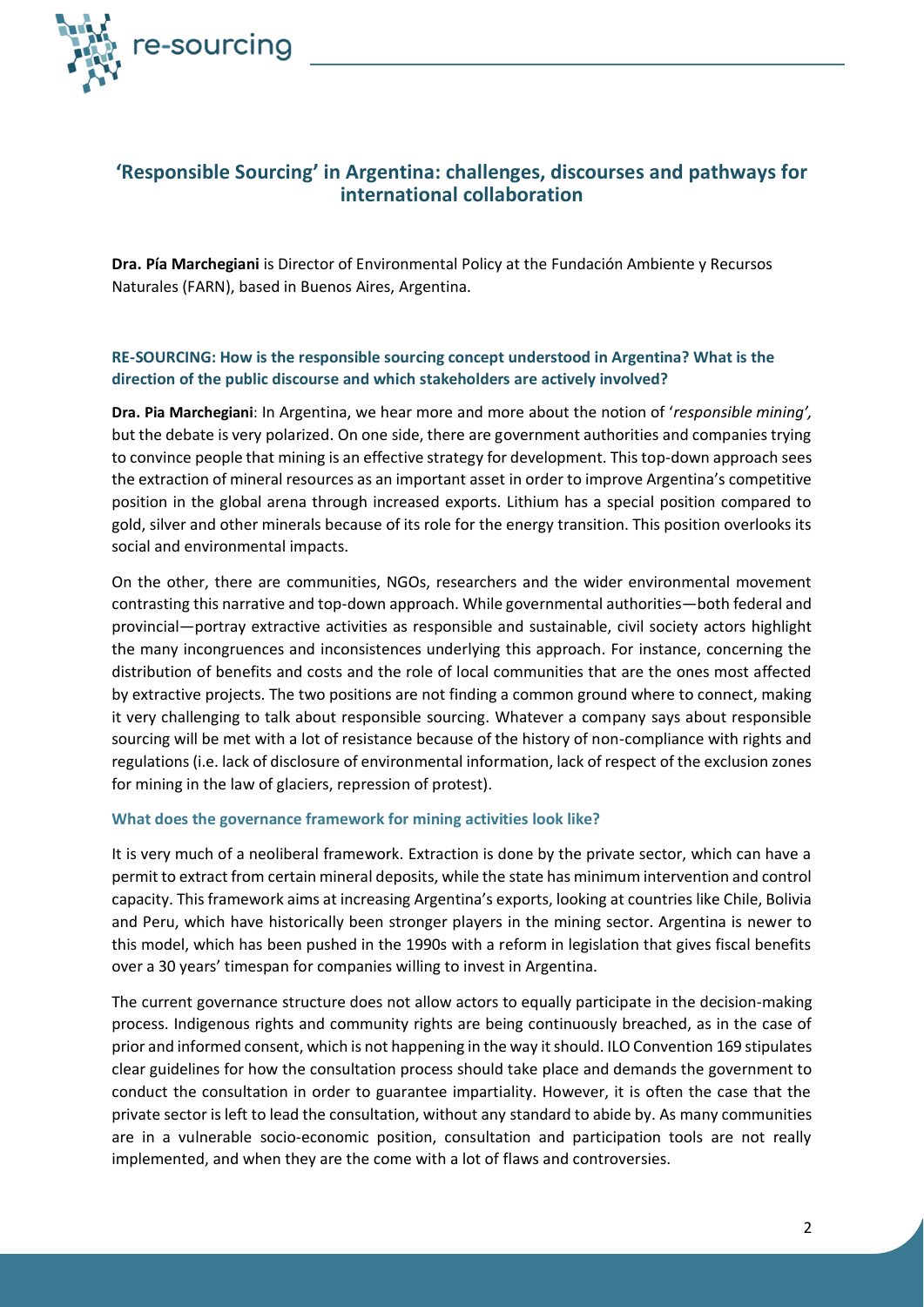

There is not space for public consultations and discussions on the legislative proposals advanced by civil society to protect natural ecosystems, such as glaciers and wetlands. And when laws are already in place, implementation is also a problem. For more than ten years, a law has been in place to protect glaciers in the Andes mountains, but this law is not implemented by mining authorities.

#### **So the implementation of existing laws and international conventions is a big part of the problem?**

Exactly. Provincial governments are the ones most interested in getting the investments and therefore promoting extractive activities. Even where there is an environmental assessment process, authorities are not willing to take many suggestions as they want the project to move forward as quick as possible. The public debate about a new extractive project happens very quickly. Communities often do not understand all the details included in a complex description of the project. This goes against ILO Convention 169 which stipulates that they should be provided with all the information in an easy to comprehend way. While stakeholders from business and policy want to have the project approved quickly, the communities would require time and the government is not mediating. This creates an asymmetry of power.

When we look at implementation, there are three types of regulations that should be followed: mining regulations, environmental regulations and indigenous regulations. The mining sector only wants to mining regulations, which indicate how they should operate on the permit. However, this is a very narrow frame, which does not enable a full understanding of the capacity of natural ecosystems. If you look at lithium, it is extracted in salt flats, which is a liquid environment like a watershed. Companies do not want to acknowledge that their project can have an impact beyond the permit area they are allowed to exploit.

#### **What solutions would you propose to overcome these challenges?**

First, more capacity of the local governments to plan and evaluate the impacts of extractive processes. We advocate for carrying out a strategic environmental assessment that goes beyond the project approach and looks more holistically at policy. For instance, if Argentina wants to extract lithium and has 20 salt flats, a holistic process is needed to discuss techniques, ecosystem limitations, role of communities and benefits for the country. This would go beyond looking merely at investments coming in for a single project. When looking at water resources, maybe there is a certain area that would allow for one extractive project or two, but not three. We need to include a cumulative valuation of the projects and investment decisions, while today the only dimension considered is the economic one. And even in a very limited way.

On the industry side, more efforts are required to ensure that consultations are happening following international standards and with high transparency. Finally, we should have more discussions about the technology employed. We are talking about applying complex technologies to contexts where there is water scarcity and we should have an open, informed public discussion about them.

## **You co-authored a[n empirical study](https://www.tandfonline.com/doi/abs/10.1080/13642987.2019.1677617) on indigenous peoples' rights to natural resources in Argentina. How can be ensured that indigenous communities are at the core of an effective dialogue shaping public decision-making?**

We need the presence of impartial stakeholders. Trust is a very important element, and you need mediators who are not necessarily interested in moving the project forward and could take time to lead a public debate about the project. Another important element is the role that the government plays for these communities, such as providing infrastructure and access to sanitation and healthcare. Communities sometimes lack access to basic services, such as water and sanitation. Here we see some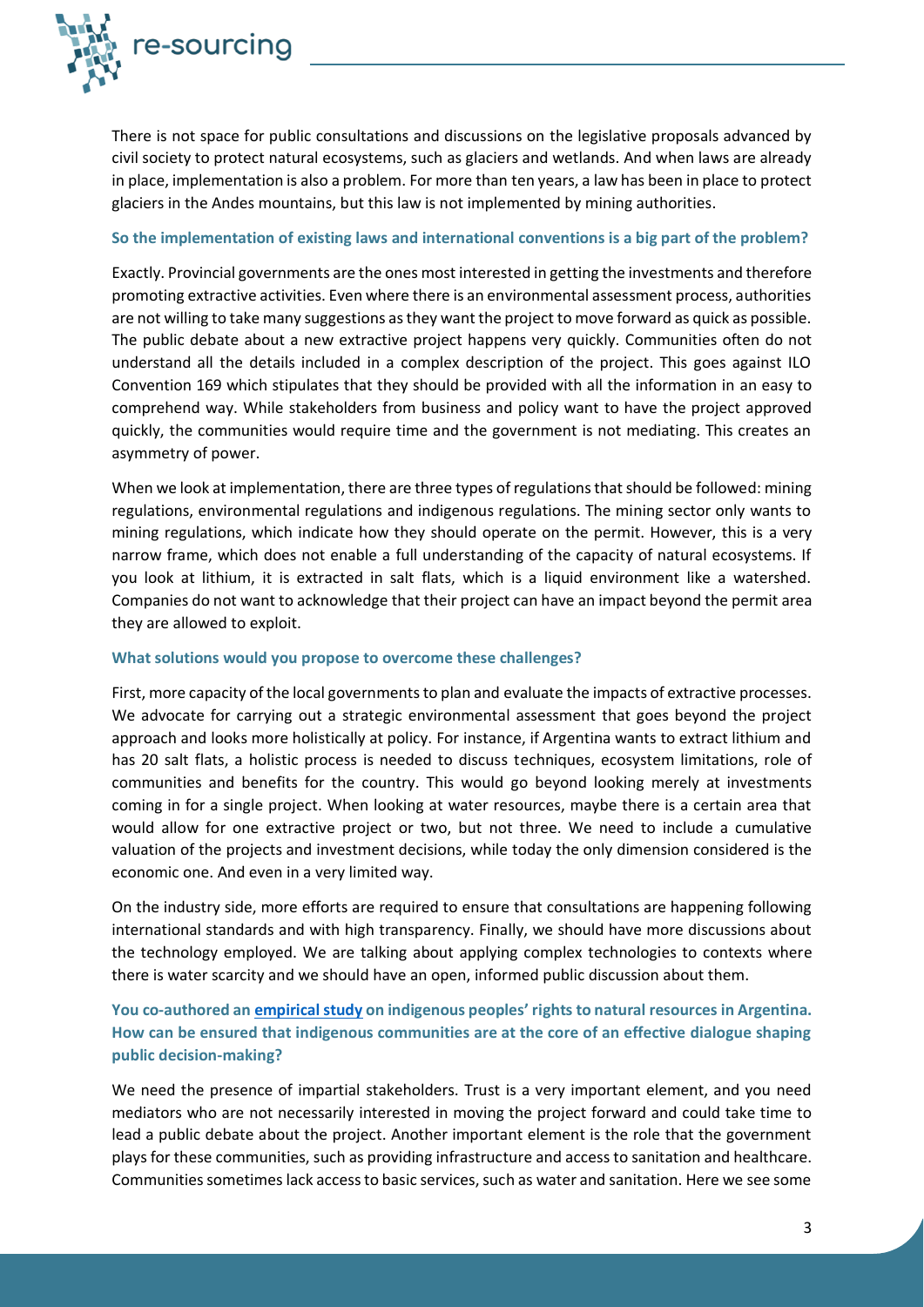

positive impact from the side of mining companies who help with their trucks to take someone to the hospital if needed. This is very valuable for the communities, but it also creates a vicious circle, with a mixture of the roles which is complex to disentangle. It should be the government and not companies responsible for that. Otherwise, it becomes hard for communities to say no to extractive projects. And that should be the bottom line: according to regulations, they have the right to say no because they own the land. Companies and government should understand that and respect their right to say no.

# **Do you think there is a public discussion open and deep enough to discuss what the distribution of costs and benefits from extractive activities should be in Argentina? For instance, on how to best make use of revenues from mining in order to foster sustainable development.**

I don't think there is anything that goes as far as that. We see disconnections at many different levels. First, the communities are the ones that bear the costs of mining, but do not benefit from it. While they are contributing to the energy transition, they do not have access to the energy themselves. They feel like they need to give away everything they have – their historical connection with the land – to save a planet they have hardly contributed to get into this state in the first place.

Then, if you look at the salt flats where lithium is mined, there are some micro-organisms living there, called *stromatolites*, which have the capacity to absorb carbon dioxide and release oxygen. They are the ones that give information about the origins of life on the planet. So, it feels like in order to save the planet, we need to destroy its foundations. There is a lot of disconnections and a lack of an integrated discussion.

#### **What about the benefits from mining projects? Whom do they accrue to?**

Multinational companies and countries in the Global North are benefitting, not local companies and countries in the Global South. We have huge bottlenecks in the energy transition in the region, and the lithium being mined does not even feed the national energy transition. It is helping the energy transition somewhere else, where there is an interest and policy around it.

The whole investment structure is such that a multi-national mining company is in association with the state company, which has a small percent of the project, and then you have a foreign automotive company already in the joint venture. This means that these companies are able to export lithium at a price lower than market value. Often this means that all the lithium is exported to South-East Asia and there is not a lot of margin on who should be benefiting from this. This highlights a very narrow focus on the export sector, not looking at other possible positive economic effects, such as sustaining local employment.

Argentina's debt crisis is a very typical balance of payments crisis: imports are expensive, exports are cheaper. And this is the case for lithium as well. Argentina will extract all its lithium and then we need to buy electric vehicles, which are more expensive. So we create debt, and then have to extract more natural resources to pay for the debt. It's a vicious cycle, again due to the lack of an integrated discussion.

### **When it comes to international collaboration, what do you think could be beneficial to create higher benefits for Argentina?**

Working on knowledge transfer is important, as well as collaboration between companies and developing capacity in the country. There is a need to improve knowledge of how biodiversity in these ecosystems provide important services to mitigate the climate crisis, and consequently provide clear protection measures. Limiting demand, more honest knowledge transfer and getting capacity here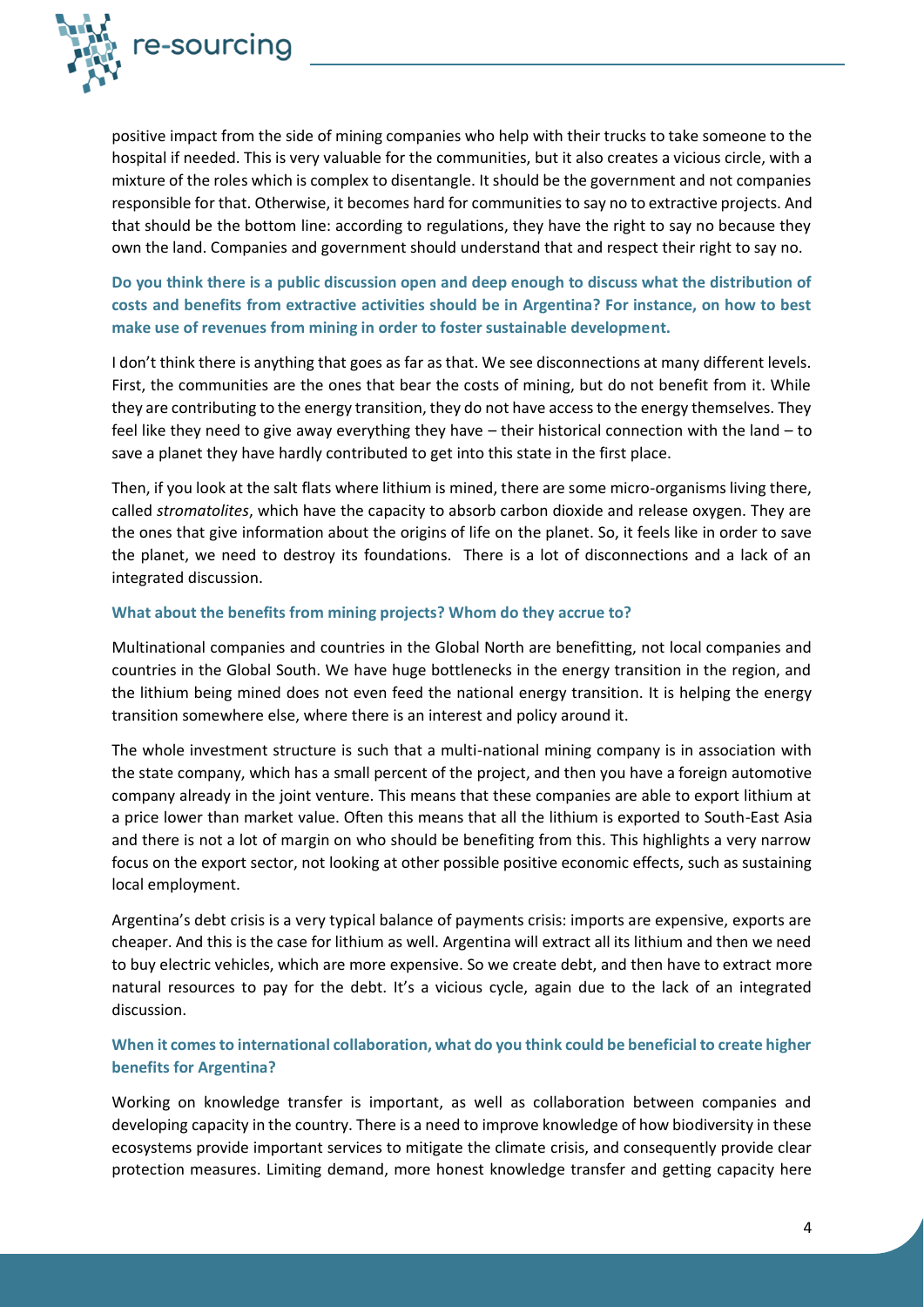

are some of the aspects that international collaboration should foster. Another point is about creating a level playing field, without double standards. Right now, everything governments in the Global North buy outside has to be as cheap as possible while their workers are protected. The same rules should apply everywhere. I understand this is challenging but it deserves further thinking and common reflections.

#### **Let's conclude by looking at the notion of 'responsible sourcing'. What does it mean to you?**

We need the energy transition to consume less nature, not more nature. Today is lithium, tomorrow it will be something else. We need to change the framing through which we look at things and we need to integrate all the different dimensions. For instance, when it comes to mobility, we do not need more (electric) vehicles, but rather a different way to move people around with less resources. Responsible mining or sourcing should mean something else that what we understand today. It should be less consumption, more distribution, other type of players, other type of collaborations, and always respecting environmental and indigenous rights. How responsible sourcing is thought of could be very different between the Global North and the Global South.

Responsible sourcing also means bilateral collaboration between local companies and international actors, in order to learn together and build capacity in the country. Otherwise, it's just a drain of resources and knowledge. This would call for higher government engagement in the conversation around the need to do more than just extracting resources, being able to industrialize, create a business model around recycling and recovery of resources.

#### **Dra. Pía Marchegiani**

Pía Marchegiani is Director of Environmental Policy at the Fundación Ambiente y Recursos Naturales (FARN). Piá has a Master in Global Studies (University of Freiburg, Germany and University of Kwazulu-Natal, South Africa) and a PhD in Social Sciences from the Latin American Faculty of Social Sciences (FLACSO-Argentina). She is a Professor at the UBA and FLACSO, and research associated with the FLACSO Global Studies Program, with experience in the public sector and in other civil society organizations.

*The interview was conducted by Emanuele Di Francesco, Communications & Events Manager at the World Resources Forum Association, member of the RE-SOURCING consortium.*